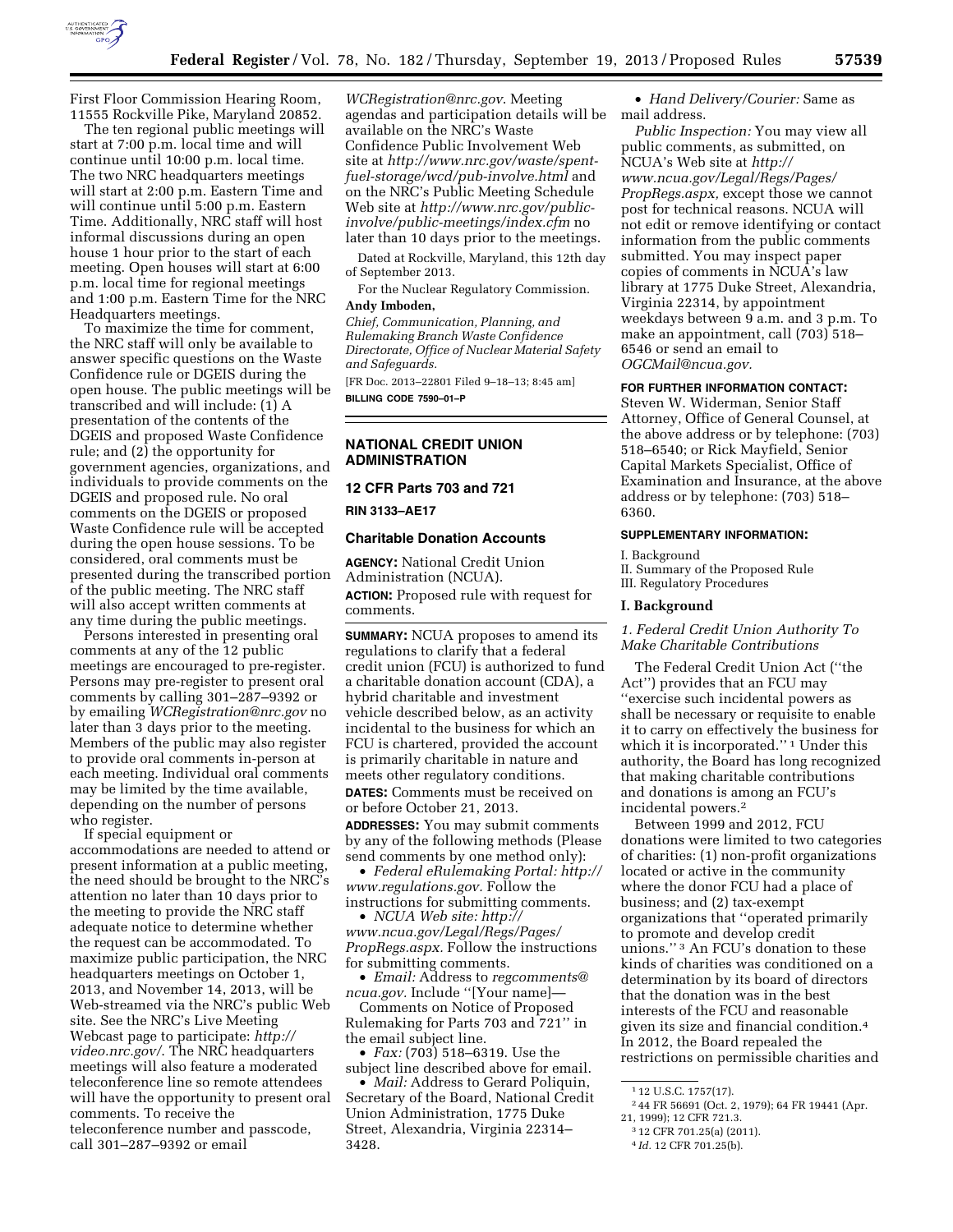the conditions for making a donation.<sup>5</sup> The Board then added charitable contributions and donations as a category of activities preapproved by regulation as ''incidental powers necessary and requisite to carry on a credit union's business.'' 6 Activities in this preapproved category include donations to nonprofit organizations and credit union-affiliated causes, and to create charitable foundations.

# *2. Federal Credit Union Investment Authority*

The Act grants FCUs the express power to invest in certain enumerated categories of investments.7 FCUs may invest only in those investments expressly authorized by the Act. Further, part 703, NCUA's investment regulation, limits or prohibits FCUs from purchasing certain investments, otherwise permitted by the Act, for safety and soundness reasons.<sup>8</sup> Investments authorized by the Act and not prohibited or limited by part 703 constitute the universe of permissible investments for FCUs.

# *3. Why is NCUA proposing this rule?*

The Board proposes to amend its regulations to clarify that, under certain circumstances, an FCU is authorized to fund a CDA, which may hold investments that are impermissible for an FCU, as a charitable contribution or donation under its incidental powers authority.9 The purpose of permitting an FCU to fund a CDA as an incidental power is to help facilitate an FCU's charitable activities. However, for this activity to be considered an incidental power, instead of an impermissible investment, the proposed rule requires the CDA to be primarily charitable in structure. Any investment feature benefitting the FCU must be incidental to that charitable purpose. The CDA must also be structured to preserve safety and soundness and to limit an FCU's exposure to the risks of otherwise impermissible investments.

The details of how a CDA must be structured and how it would work under the proposed rule are discussed in more detail below.

### **II. Summary of the Proposed Rule**

*1. Part 721—Establishing and Funding a CDA* 

Section 721.3 enumerates the categories of activities that are preapproved as incidental powers of an

9 12 CFR 721.3(b).

FCU. In order for the funding of a CDA to be characterized as a preapproved incidental power, the proposed rule provides that a CDA must be structured to satisfy the following seven conditions, including a definitions section.

a. *Maximum Aggregate Funding.* An FCU's investment in all CDAs, in the aggregate, must be limited to 3 percent of its net worth for the duration of the accounts. This means that regardless how many CDAs an FCU invests in, at all times, the aggregate book value of all such investments must not exceed 3 percent of net worth. Book value means the value at which the account is carried on your statement of financial condition prepared in accordance with GAAP. FCU's must monitor CDA exposure relative to net worth no less frequently than every quarterly call report cycle and will be expected to comply within 30 days of any breach of the maximum aggregate funding limit. The 3 percent net worth ceiling reflects an amount that generally would allow an FCU to generate income for the charity while ensuring the amount of risk taken will not pose safety and soundness issues.

b. *Segregated Account.* CDA assets must be held in a segregated custodial account or special purpose entity specifically identified as a CDA. This enables an FCU to better manage this activity and provides more transparency for supervisory purposes.

c. *Regulatory Oversight.* If an FCU chooses to establish a CDA using a trust vehicle, then the trustee must be an entity regulated by the Office of the Comptroller of the Currency, the U.S. Securities and Exchange Commission (''SEC'') or another federal regulatory agency. A regulated trustee or other person who is authorized to make investment decisions for a CDA (''manager''), other than the FCU itself, must be registered with the SEC as an investment advisor. This will help to ensure proper regulatory oversight of those professionals who owe fiduciary duties to the FCU, and to mitigate counterparty, credit, interest rate, liquidity, and reputational risks associated with funding a CDA.

d. *Account Documentation.* The parties to the CDA, typically the FCU and trustee or manager, must document the terms and conditions controlling the account in a written operating agreement, trust agreement or similar instrument. The terms of the agreement must be consistent with the requirements and conditions set forth in this proposal. Additionally, the board of directors of an FCU that wishes to fund a CDA must adopt written policies addressing this activity, which also

must be consistent with this proposal, and which may be amended from time to time.

An FCU's CDA agreement and policies must provide that the FCU will donate only to charities exempt from taxation under section 501(c)(3) of the Internal Revenue Code, and they must name those charities. The agreement and policies must document the investment strategies the CDA trustee or other manager must follow, and provide that the FCU will account for all aspects of the CDA, including its distributions and liquidation, in accordance with generally accepted accounting principles.

e. *Minimum Distributions to Charities.*  An FCU is required to distribute to one or more qualified charities, no less frequently than every 5 years, and upon termination of a CDA, a minimum of 51 percent of the CDA's total return on assets over the period of up to 5 years. If a CDA is terminated before the initial or a subsequent period of up to 5 years elapses, the minimum distribution of total return on assets for that period must be complete by the time the account is closed. Requiring at least one charitable distribution within a 5-year window emulates the structure of a trust that would expire at the end of a term as long as 5 years, triggering such a distribution. Consistent with a CDA's primarily charitable structure, the proposed rule permits an FCU to maintain its account in perpetuity as long as it makes the minimum charitable distribution over each 5-year window of its existence, through one or more individual distributions. The 5 year constraint serves to provide periodic reassessment of risk and ensures timely distribution of charitable payments to the beneficiary.

The proposed rule defines ''qualified charity'' as a charitable organization or other non-profit entity recognized as exempt from taxation under section 501(c)(3) of the Internal Revenue Code, and ''total return'' as the actual rate of return of an investment, including realized interest, capital gains, dividends and distributions over a given period of up to 5 years. These minimum distribution frequency and amount requirements are a distinguishing feature of a CDIA. They are key to characterizing the funding of a CDA as primarily charitable and thus an incidental powers activity.

An FCU may choose to donate in excess of the minimum distribution frequency and amount. Also, the proposed rule allows an FCU to decide how frequently to make distributions. For example, an FCU may choose to make periodic distributions over a

<sup>5</sup> 77 FR 31981 (May 31, 2012).

<sup>6</sup> 12 CFR 721.3(b); See also 12 CFR 721.2.

<sup>7</sup> 12 U.S.C. 1757(7) & (15).

<sup>8</sup> 12 CFR part 703.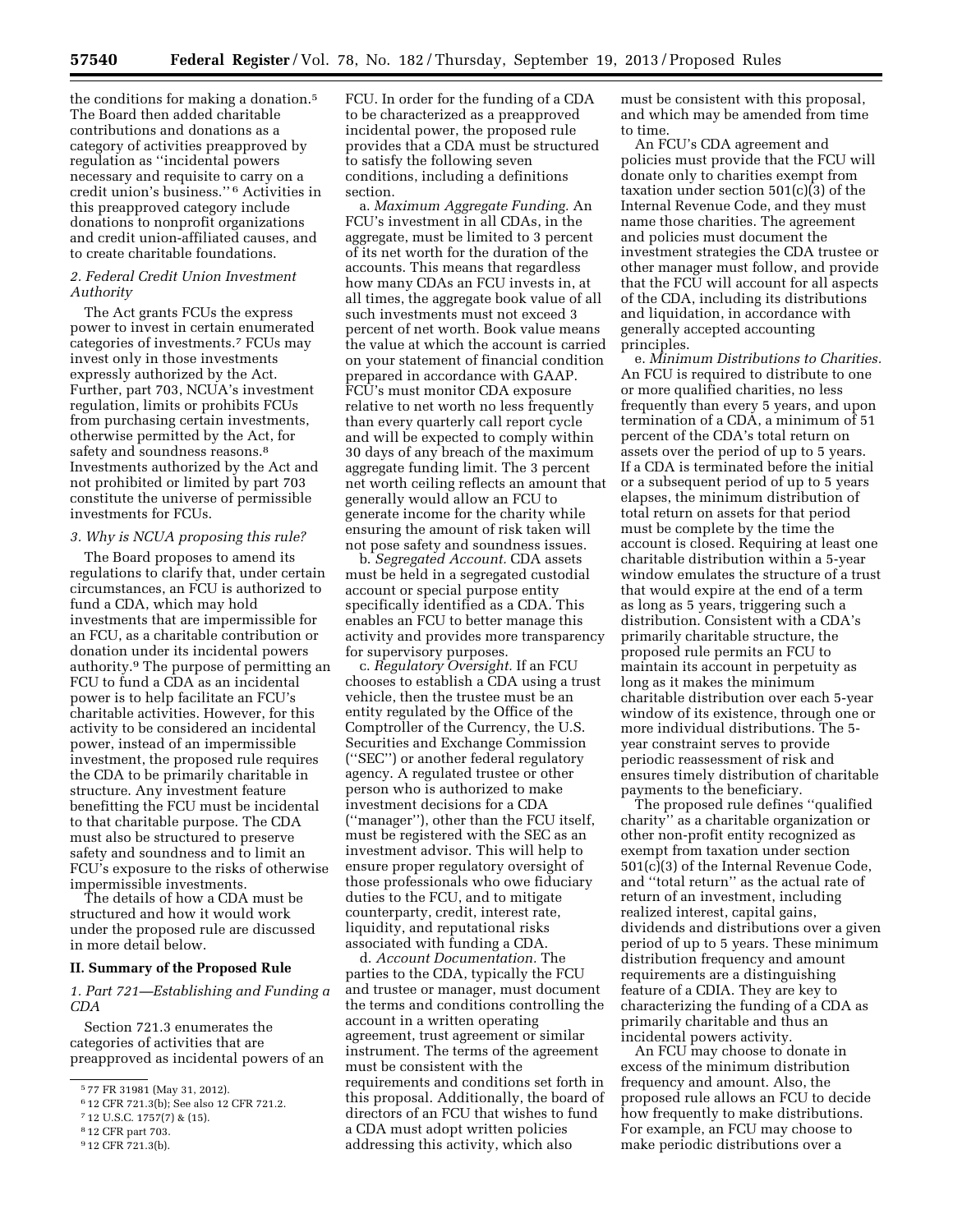period of up to 5 years, or a single distribution at the end of that period. These choices should be documented in the CDA agreement and internal policies.

f. *Liquidation of Assets Upon CDA Termination.* Upon termination of the CDA, the funding FCU may receive a distribution of the remaining assets in cash or a distribution in kind of the remaining assets but only if those assets are permissible investments for FCUs pursuant to the Act and part 703.

g. *Definitions.* The proposed rule includes a definitions section to ensure consistent usage of key terms in the proposed rule.

# *2. Part 703—Exclusion of CDAs From Investment Rules*

The proposed rule revises part 703 to clarify that the funding of a CDA satisfying the above conditions is a preapproved incidental power of an FCU, even if the investments in the account are otherwise impermissible for FCUs, and it is not a violation of part 703 or the investment provisions of the Act.

## **III. Regulatory Procedures**

## *Regulatory Flexibility Act*

The Regulatory Flexibility Act requires NCUA to prepare an analysis to describe any significant economic impact a proposed rule may have on a substantial number of small credit unions (primarily those under \$50 million in assets). This proposed rule does not impose any mandatory requirements on small credit unions, and NCUA does not anticipate many small credit unions will fund CDAs with significant amounts of money. NCUA has determined this proposed rule will not have a significant economic impact on a substantial number of small credit unions.

## *Paperwork Reduction Act*

The Paperwork Reduction Act of 1995 (PRA) applies to rulemakings in which an agency creates a new paperwork burden on regulated entities or modifies an existing burden. For purposes of the PRA, a paperwork burden may take the form of either a reporting or a recordkeeping requirement, both referred to as information collections. The proposed changes to parts 703 and 721 would clarify that CDAs are an option for FCUs. NCUA has determined that the procedures for an FCU to open, maintain, and monitor a CDA would create a new information collection requirement. As required, NCUA has applied to the Office of Management and Budget (OMB) for approval of the information collection.

To establish a CDA, an FCU must produce an internal policy and board of directors' resolution authorizing the funding of the CDA, must apply to open a segregated account, must engage a regulated trustee or registered investment advisor (''RIA'') to manage the CDA, and must enter into an operating agreement with the chosen trustee or RIA.

To maintain its CDA once it begins operating, an FCU will receive and review periodic activity statements and reports on the account in order to properly monitor, and account for, its performance. The FCU also must determine which qualified charities will receive charitable distributions.

NCUA estimates that, if this proposed rule were to become effective, approximately 100 FCUs would fund CDAs. NCUA further estimates that, on average, it would take an FCU's staff approximately 20 hours to draft, review, and retain the documentation associated with opening a CDA. NCUA also estimates that maintaining and monitoring a CDA and performing all other functions associated with the CDA will take an FCU's staff an additional 8 hours annually. Accordingly, NCUA estimates the aggregate information collection burden for FCUs funding CDAs would be 28 hours times 100 FCUs for a total of 2800 hours for the first year and 8 hours times 100 FCUs for a total of 800 hours annually thereafter.

Organizations and individuals wishing to submit comments on this information collection requirement should direct them to the Office of Information and Regulatory Affairs, OMB, Attn: Shagufta Ahmed, Room 10226, New Executive Office Building, Washington, DC 20503, with a copy to the Secretary of the Board, National Credit Union Administration, 1775 Duke Street, Alexandria, Virginia 22314–3428. The PRA requires OMB to make a decision concerning the collection of information contained in the proposed regulation between 30 and 60 days after publication of this document in the **Federal Register**.

NCUA considers comments by the public on this proposed collection of information in:

• Evaluating whether the proposed collection of information is necessary for the proper performance of the functions of the NCUA, including whether the information will have a practical use;

• Evaluating the accuracy of NCUA's estimate of the burden of the proposed collection of information, including the validity of the methodology and assumptions used;

• Enhancing the quality, usefulness, and clarity of the information to be collected; and

• Minimizing the burden of collection of information on those who are to respond, including through the use of appropriate automated, electronic, mechanical, or other technological collection techniques or other forms of information technology (*e.g.,* permitting electronic submission of responses).

## *Executive Order 13132*

Executive Order 13132 encourages independent regulatory agencies to consider the impact of their actions on state and local interests. NCUA, an independent regulatory agency as defined in 44 U.S.C. 3502(5), voluntarily complies with the executive order to adhere to fundamental federalism principles. This proposed rule applies only to federally chartered credit unions. Accordingly, the rule will not have substantial direct effects on the states, on the relationship between the national government and the states, or on the distribution of power and responsibilities among the various levels of government. NCUA has determined that this proposed rule does not constitute a policy that has federalism implications for purposes of the Executive Order.

# *Treasury and General Government Appropriations Act, 1999*

NCUA has determined that this proposed rule will not affect family well-being within the meaning of section 654 of the Treasury and General Government Appropriations Act, 1999, Public Law 105–277, 112 Stat. 2681 (1998).

#### **List of Subjects**

#### *12 CFR Part 703*

Credit unions, investments.

### *12 CFR Part 721*

Credit unions, functions, implied powers.

By the National Credit Union Administration Board on September 12, 2013.

#### **Gerard Poliquin,**

*Secretary of the Board.* 

For the reasons set forth above, NCUA proposes to amend 12 CFR parts 703 and 721 as follows:

## **PART 703—INVESTMENTS**

■ 1. The authority citation for part 703 continues to read as follows:

**Authority:** 12 U.S.C. 1757(7), 1757(8), 1757(15).